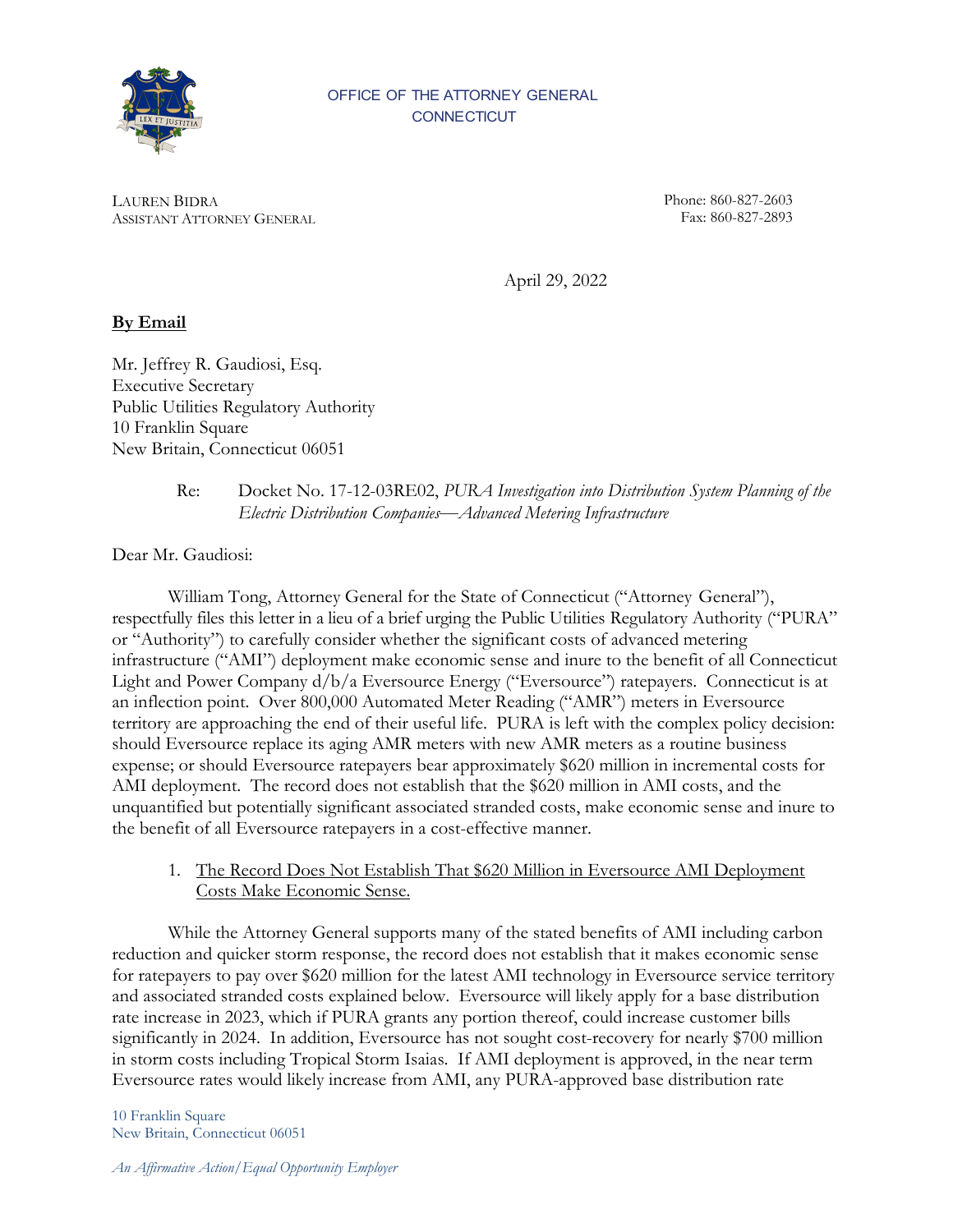April 29, 2022  $2 | P \text{age}$ 

increase, and PURA-approved prudent storm cost recovery. It is not difficult to imagine these costs approaching \$2 billion in requested revenue requirements.

Simply put, Eversource customers cannot afford any more rate increases. Eversource's projected rate increases to fund the latest AMI technology could start as early as next year, when consumers will likely still be struggling to manage high gas, food, and other commodity prices due to inflation and geopolitical factors. The evidence demonstrates that if PURA approves Eversource's proposed AMI plan, Eversource residential customers could pay up to \$5 more per month for AMI deployment in several years. [1](#page-1-0) These projections do not even include associated stranded costs.

In addition to the cost of nearly one million new AMI meters, AMI deployment requires extensive updating of Eversource's existing systems including cybersecurity. Notably, under Eversource's proposed plan, there will be unquantified but potentially significant stranded metering costs for AMR meters that have not reached the end of their useful life but would be replaced with AMI meters. This means that for the same Eversource account, Eversource ratepayers will pay for: 1) the entire twenty-year life of an AMR meter retired before the end of its useful life, and 2) a new AMI meter. Eversource has not provided an order of magnitude for the stranded AMR metering costs but may request that a regulatory asset be established so that it may recover all depreciation expenses for the retired AMR meters from ratepayers. *See* Conn. Gen. Stat. § 16-243w(c).

The Attorney General is not opposed to AMI deployment as a concept. As an illustrative example, The United Illuminating Company ("UI") has been deploying AMI technology in its service territory since approximately 2010. UI expects to reach 100% AMI deployment by 2024. The costs to bring UI from about 80% AMI penetration to 100% are approximately \$10 million. UI would continue to seek cost-recovery for the remainder of AMI deployment in distribution base rates. UI stated stranded AMR metering costs are not material. UI ratepayers have not, and likely will not, experience material rate increases for UI's orderly deployment of AMI.

## 2. The Record Does Not Establish That \$620 Million in Eversource AMI Deployment Inures to the Benefit of All Eversource Ratepayers in a Cost-Effective Manner.

Responsible fiscal policymaking demands that the Authority scrutinize every penny added to a utility bill and ensure that it not only makes economic sense, but that it inures to the benefit of all ratepayers in a cost-effective manner. To determine whether each Eversource ratepayer would benefit from AMI, it is important to understand the difference between the current Eversource AMR metering and AMI. AMR measures and stores total customer usage for a single month. This

<span id="page-1-0"></span><sup>&</sup>lt;sup>1</sup> Eversource indicates that it will apply for federal funding to offset AMI costs if it receives regulatory approval from PURA. Eversource expects the most amount of federal funding it may receive is \$200 million. Given that the receipt of federal funding is presently speculative, this letter does not assume that federal funding will be available to offset the estimated \$620 million in AMI costs.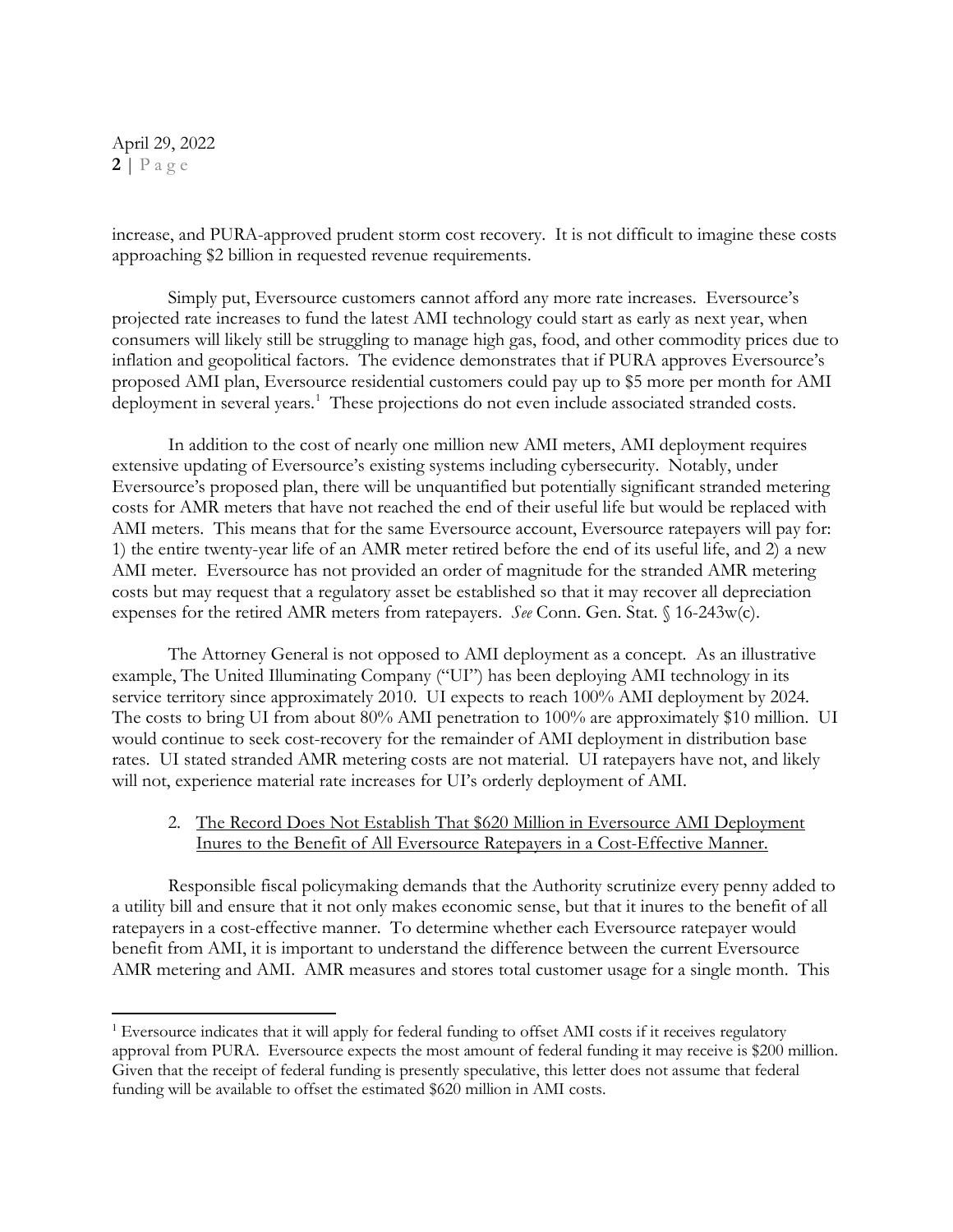## April 29, 2022 **3** | Page

value is then collected via the AMR drive-by reading system, stored by Eversource, and results in monthly electric bills. AMI collects detailed usage and voltage data in 15-minute increments through a wireless communication system that does not require drive-by meter reading. Eversource posits that consumers will use the increased visibility into their energy usage from AMI as well as timelier updates from Eversource to decrease their energy consumption. However, the record does not establish how many Eversource ratepayers would be willing and able to decrease their energy consumption to realize the benefits of AMI that they would be paying for.

Eversource estimates that the purported \$743 million in benefits for AMI will exceed the incremental \$620 million in estimated costs over a twenty-year period. That is, Eversource ratepayers will pay for the front-loaded costs for AMI deployment and other rate increases without receiving a meaningful present benefit. Thus, the purported benefits of AMI are protracted and many benefits that depend upon consumer engagement and energy consumption patterns are difficult to accurately quantify. The record, in its current state, simply does not support a definitive conclusion that these claimed benefits are worth the cost for many ratepayers who are already struggling to afford their electric bills.

#### 3. Conclusion

Many consumers desire the latest technology. However, while most consumers who use a smart phone, for instance, may want the technology of the latest smart phone, it is not a fiscally responsible decision for every consumer to buy the latest smart phone, much less require them to buy one. PURA must decide if it is a fiscally responsible decision to purchase the latest in metering technology for Eversource customers for \$620 million in addition to undefined and potentially significant stranded AMR costs. The costs of AMI deployment will be with Eversource ratepayers for years to come, at a time when they will likely be bearing other significant rate increases. The record in this proceeding does not establish that deploying AMI in Eversource service territory—at this time and under these circumstances—is a fiscally responsible decision. Nor does it establish AMI deployment would inure to the benefit of all Eversource ratepayers in a cost-effective manner.

The Attorney General thanks PURA for its continued commitment to ensuring that electric rates are fair and equitable, and appreciates PURA's attention to the important rate affordability issues raised in this proceeding.